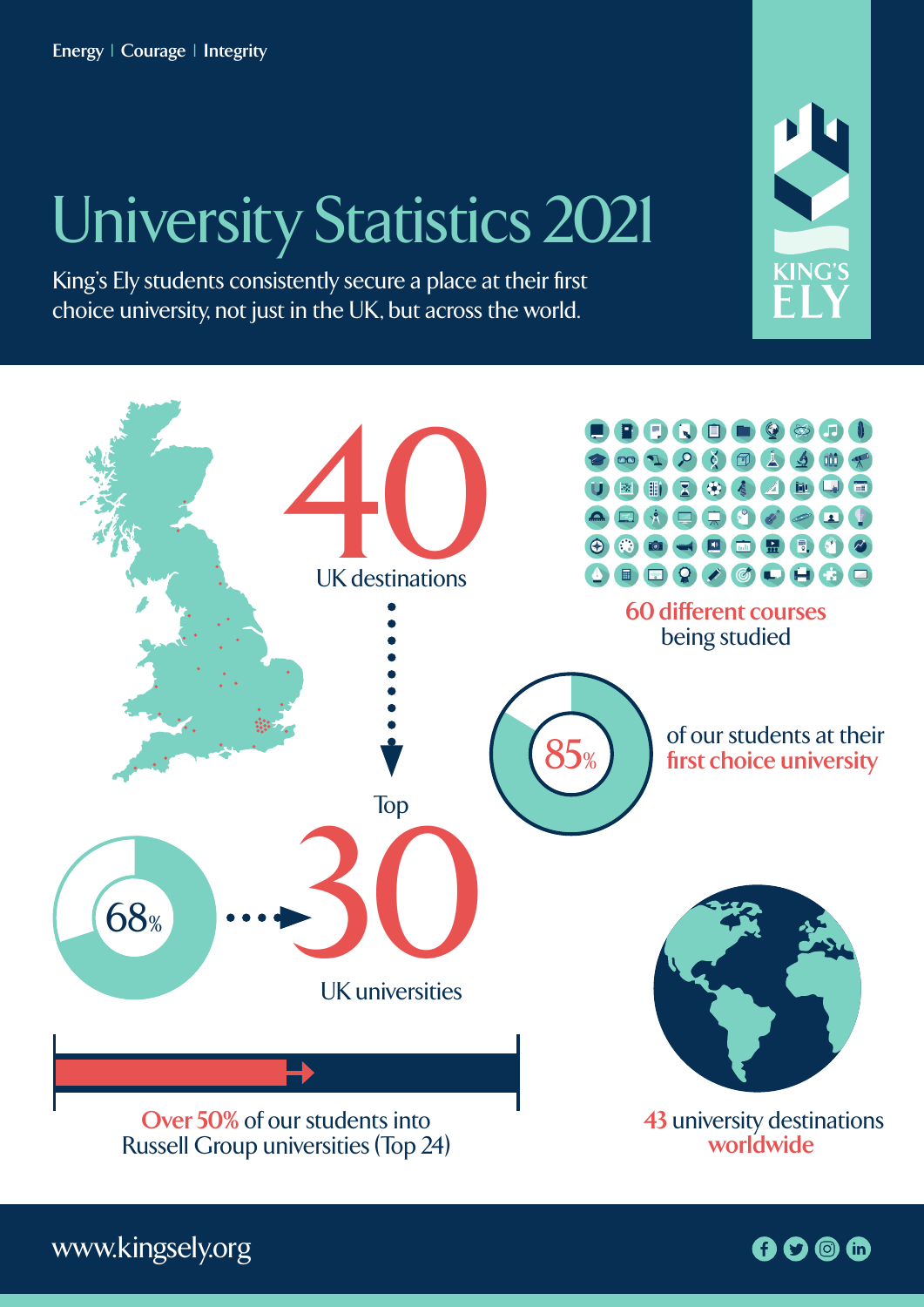Energy | Courage | Integrity

## University Statistics 2021

King's Ely students consistently secure a place at their first choice university, not just in the UK, but across the world.





www.kingsely.org

 $0000$